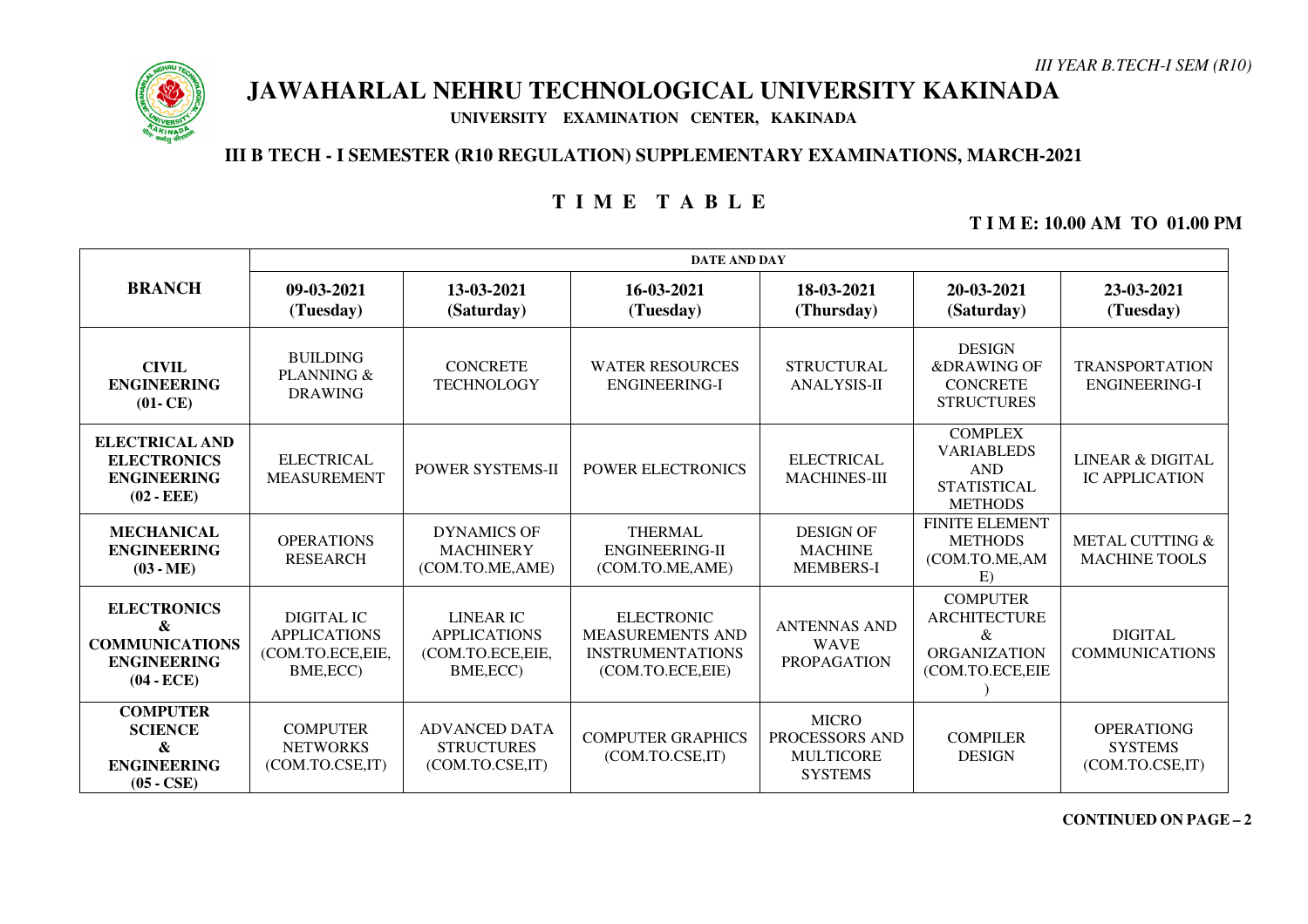#### **PAGE-2**

|                                                                                                  | <b>DATE AND DAY</b>                                                       |                                                                           |                                                                                            |                                                     |                                                                                         |                                                                      |  |
|--------------------------------------------------------------------------------------------------|---------------------------------------------------------------------------|---------------------------------------------------------------------------|--------------------------------------------------------------------------------------------|-----------------------------------------------------|-----------------------------------------------------------------------------------------|----------------------------------------------------------------------|--|
| <b>BRANCH</b>                                                                                    | 09-03-2021<br>(Tuesday)                                                   | 13-03-2021<br>(Saturday)                                                  | 16-03-2021<br>(Tuesday)                                                                    | 18-03-2021<br>(Thursday)                            | 20-03-2021<br>(Saturday)                                                                | 23-03-2021<br>(Tuesday)                                              |  |
| <b>CHEMICAL</b><br><b>ENGINEERING</b><br>$(08 - CHEM)$                                           | PROCESS HEAT<br><b>TRANSFER</b>                                           | <b>CHEMICAL</b><br><b>ENGINEERING</b><br>THERMODYNAM<br>ICS-II            | <b>MASS TRANSFER</b><br><b>OPERATIONS-I</b>                                                | <b>CHEMICAL</b><br><b>REACTION</b><br>ENGINEERING-I | <b>ORGANIC</b><br><b>CHEMICAL</b><br><b>TECHNOLOGY</b>                                  | <b>PROCESS</b><br><b>INSTRUMENTATION</b><br>(COM.TO<br>CHEM, PETROL) |  |
| <b>ELECTRONICS</b><br><b>AND</b><br><b>INSTRUMENTATI</b><br><b>ON ENGINEERING</b><br>$(10- EIE)$ | <b>DIGITAL IC</b><br><b>APPLICATIONS</b><br>(COM.TO.ECE,EIE,<br>BME, ECC) | <b>LINEAR IC</b><br><b>APPLICATIONS</b><br>(COM.TO.ECE,EIE<br>, BME, ECC) | <b>ELECTRONICS</b><br><b>MEASUREMENT AND</b><br><b>INSTRUMENTATION</b><br>(COM.TO.ECE,EIE) | <b>INDUSTRIAL</b><br><b>INSTRUMENTATIO</b><br>N     | <b>COMPUTER</b><br><b>ARCHITECTURE &amp;</b><br><b>ORGANIZATION</b><br>(COM.TO.ECE,EIE) | PRINCIPLES OF<br><b>COMMUNICATON</b>                                 |  |
| <b>BIO-MEDICAL</b><br><b>ENGINEERING</b><br>$(11 - BME)$                                         | DIGITAL IC<br><b>APPLICATIONS</b><br>(COM.TO.ECE,EIE,<br>BME, ECC)        | <b>LINEAR IC</b><br><b>APPLICATIONS</b><br>(COM.TO.ECE, EIE<br>,BME, ECC) | <b>BASIC CLINICAL</b><br><b>SCIENCES-II</b>                                                | <b>BIOFLUIDS AND</b><br><b>MECHANICS</b>            | <b>DIGITAL SIGNAL</b><br><b>PROCESSING</b>                                              | <b>BIOMEDICAL</b><br><b>EQUIPMENT</b>                                |  |
| <b>INFORMATION</b><br><b>TECHNOLOGY</b><br>$(12 - IT)$                                           | <b>COMPUTER</b><br><b>NETWORKS</b><br>(COM.TO.CSE,IT)                     | <b>ADVANCED</b><br><b>DATA</b><br><b>STRUCTURES</b><br>(COM.TO.CSE,IT)    | <b>COMPUTER GRAPHICS</b><br>(COM.TO.CSE,IT)                                                | <b>WEB</b><br><b>TECHNOLOGIES</b>                   | <b>SOFTWARE</b><br><b>ENGINEERING</b><br>(COM.TO.IT, ECC)                               | <b>OPERATIONG</b><br><b>SYSTEMS</b><br>(COM.TO.CSE,IT)               |  |
| <b>ELECTRONICS</b><br><b>AND COMPUTER</b><br><b>ENGINEERING</b><br>$(19 - ECC)$                  | DIGITAL IC<br><b>APPLICATIONS</b><br>(COM.TO.ECE,EIE,<br>BME, ECC)        | <b>LINEAR IC</b><br><b>APPLICATIONS</b><br>(COM.TO.ECE, EIE<br>,BME, ECC) | <b>COMPUTER GRAPHICS</b>                                                                   | <b>MANAGEMENT</b><br><b>SCIENCE</b>                 | <b>SOFTWARE</b><br><b>ENGINEERING</b><br>(COM.TO.IT, ECC)                               | DESIGN &<br><b>ANALYSIS OF</b><br><b>ALGORITHMS</b>                  |  |

**CONTINUED ON PAGE – <sup>3</sup>**